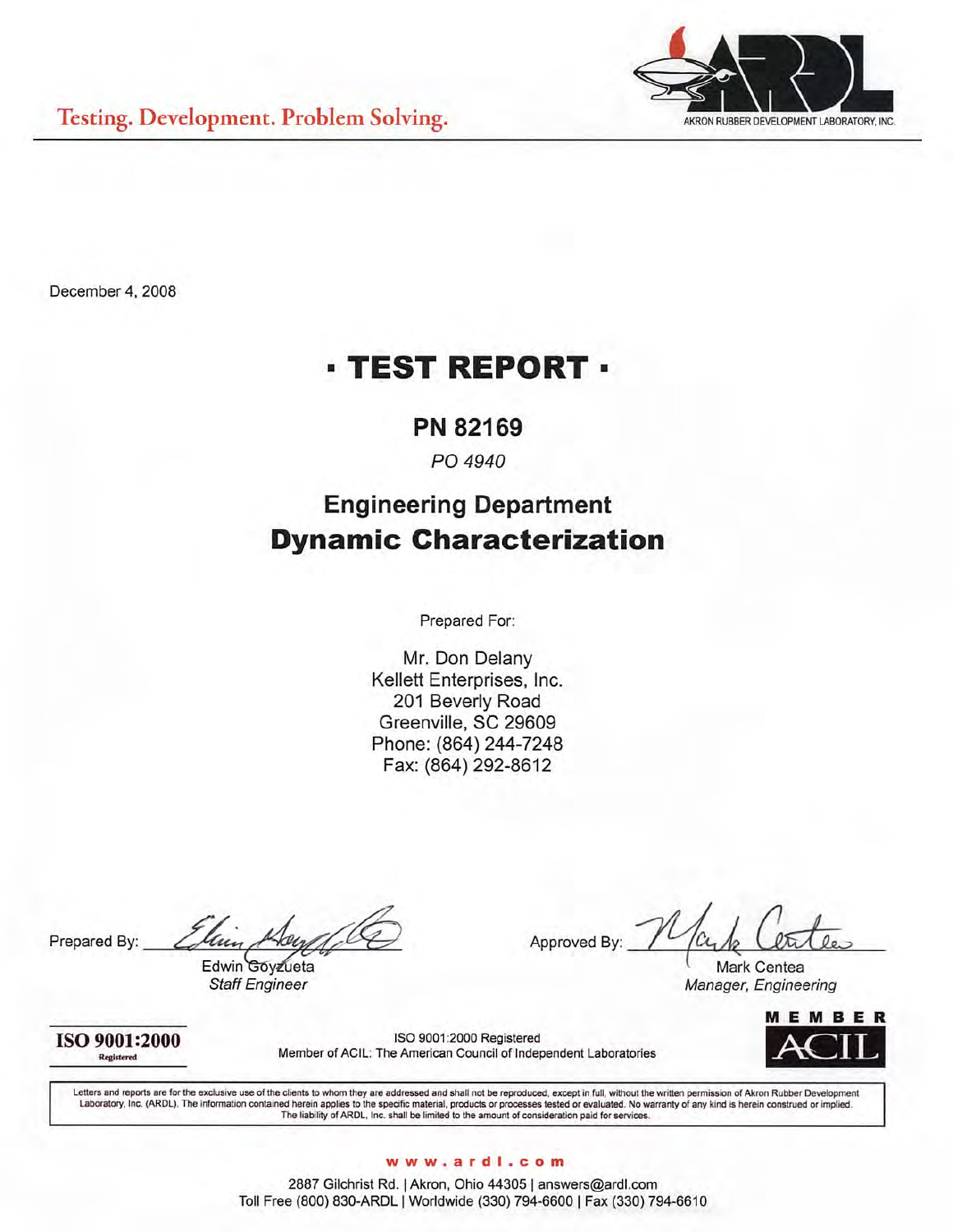December 4, 2008

Mr. Don Delany Page 2 of 5<br>
Kellett Enterprises, Inc. Production of the extent of the extent of the PN 82169 Kellett Enterprises, Inc.

Phone: (864) 244-7248<br>Fax: (864) 292-8612 (864) 292-8612

**Subject:** Dynamic Characterization and Coefficient of Friction

**Received:** One (1) material identified as LP-13, 3/4 inch thick 55 Shore A Durometer

## **Dynamic Characterization:**

Test Parameters:

| Specimen:        | 2.0 inch x 2.0 inch x $\frac{3}{4}$ inch thk. |
|------------------|-----------------------------------------------|
| Pressure Sweep:  | 25-300 Psi, 25 Psi increments (Compression)   |
| Frequency Sweep: | 10-60 Hz, 10 Hz increments                    |
| Amplitude:       | $0.001$ inch (p-p)                            |
| Equipment:       | MTS 831.20 Elastomer Test System              |
| Test Fixture:    | <b>Compression Platens</b>                    |
| Temperature:     | $23^\circ C$                                  |

Procedure: Each specimen was stabilized at test temperature for at least 24 hours prior to being mounted on the MTS machine for testing. The actuator was positioned, the load and displacement were zeroed, and the test was begun following the parameters above.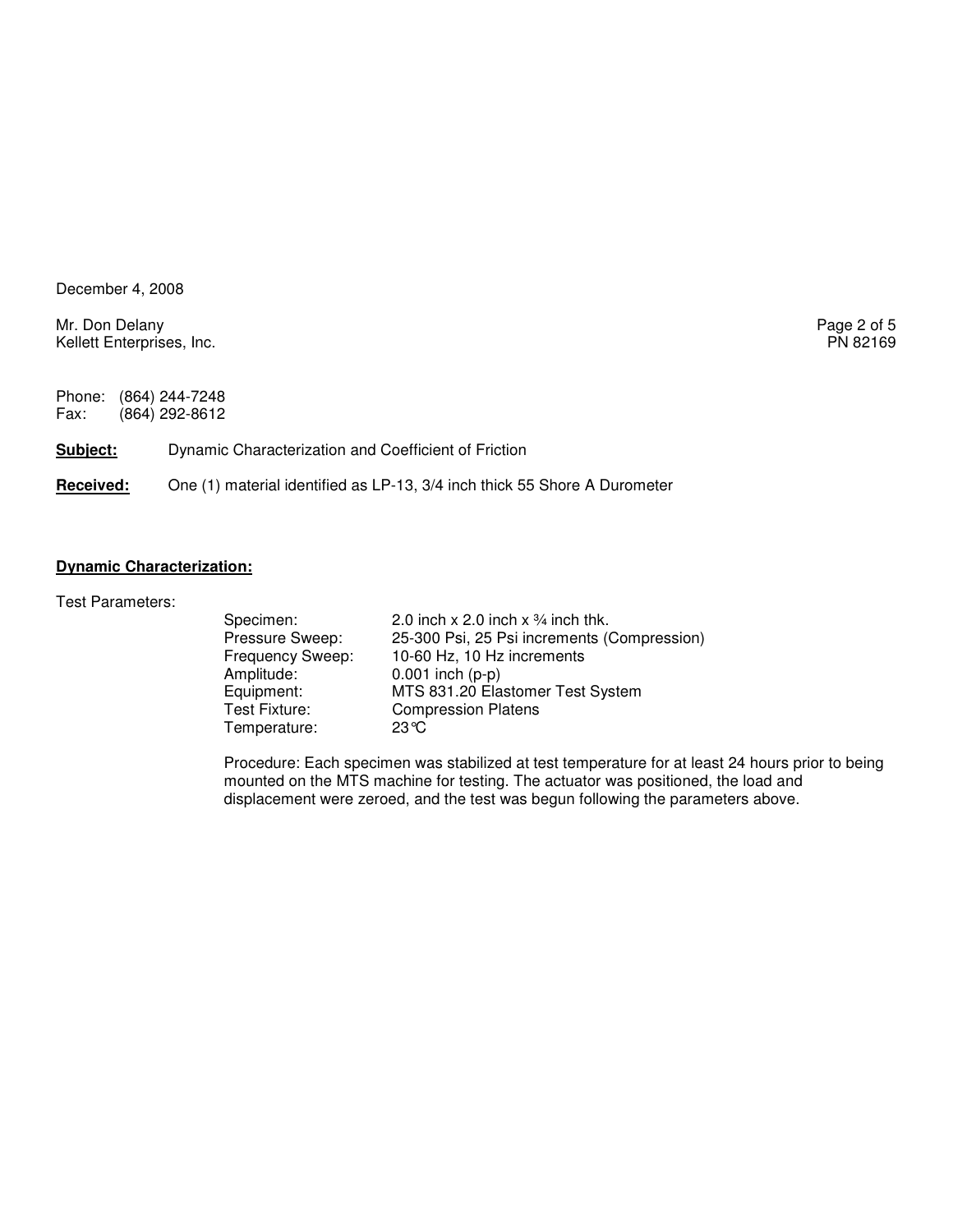Mr. Don Delany Page 3 of 5<br>
Kellett Enterprises, Inc. 2008 and 2009 and 2009 and 2009 and 2009 and 2009 and 2009 and 2009 and 2009 and 20<br>
PN 82169 Kellett Enterprises, Inc.

### **Test Results:**

| <b>Specified</b> | <b>Specified</b>  |                 | <b>Overall</b>      | <b>Neoprene</b>     | <b>Damping</b>     |
|------------------|-------------------|-----------------|---------------------|---------------------|--------------------|
| <b>Frequency</b> | <b>Mean Level</b> | <b>Pressure</b> | <b>Displacement</b> | <b>Displacement</b> | <b>Coefficient</b> |
| <b>Hz</b>        | N                 | <b>PSI</b>      | mm                  | %                   | N-Sec/mm           |
| 10               | 444.82            | 25.00           | 0.44                | 3.49                | 22.31              |
| 10               | 889.64            | 50.00           | 0.96                | 7.59                | 18.46              |
| 10               | 1334.47           | 75.00           | 1.92                | 15.12               | 19.91              |
| 10               | 1779.29           | 100.00          | 2.99                | 23.51               | 24.46              |
| 10               | 2224.11           | 125.00          | 3.85                | 30.33               | 29.65              |
| 10               | 2668.93           | 150.00          | 4.47                | 35.17               | 37.54              |
| 10               | 3113.76           | 175.00          | 4.89                | 38.54               | 44.89              |
| 10               | 3558.58           | 200.00          | 5.22                | 41.07               | 53.82              |
| 10               | 4003.40           | 225.00          | 5.46                | 43.02               | 62.40              |
| 10               | 4448.22           | 250.00          | 5.95                | 46.86               | 73.21              |
| 10               | 4893.04           | 275.00          | 6.61                | 52.04               | 85.97              |
| 10               | 5337.87           | 300.00          | 6.78                | 53.41               | 93.46              |

**Figure 1: Dynamic Characterization Results At 10 Hz** 

| <b>Specified</b> | <b>Specified</b>  |                 | <b>Overall</b>      | <b>Neoprene</b>     | <b>Damping</b>     |
|------------------|-------------------|-----------------|---------------------|---------------------|--------------------|
| <b>Frequency</b> | <b>Mean Level</b> | <b>Pressure</b> | <b>Displacement</b> | <b>Displacement</b> | <b>Coefficient</b> |
| <b>Hz</b>        | N                 | <b>PSI</b>      | mm                  | %                   | N-Sec/mm           |
| 20               | 444.82            | 25.00           | 0.49                | 3.82                | 11.19              |
| 20               | 889.64            | 50.00           | 1.07                | 8.39                | 10.12              |
| 20               | 1334.47           | 75.00           | 2.09                | 16.44               | 10.64              |
| 20               | 1779.29           | 100.00          | 3.14                | 24.69               | 13.19              |
| 20               | 2224.11           | 125.00          | 3.96                | 31.22               | 16.74              |
| 20               | 2668.93           | 150.00          | 4.55                | 35.80               | 20.18              |
| 20               | 3113.76           | 175.00          | 4.95                | 39.01               | 25.39              |
| 20               | 3558.58           | 200.00          | 5.26                | 41.42               | 28.47              |
| 20               | 4003.40           | 225.00          | 5.50                | 43.28               | 32.97              |
| 20               | 4448.22           | 250.00          | 5.98                | 47.10               | 42.33              |
| 20               | 4893.04           | 275.00          | 6.63                | 52.19               | 48.69              |
| 20               | 5337.87           | 300.00          | 6.78                | 53.42               | 54.53              |

**Figure 2: Dynamic Characterization Results At 20 Hz** 

| <b>Specified</b> | <b>Specified</b>  |                 | <b>Overall</b>      | <b>Neoprene</b>     | <b>Damping</b>     |
|------------------|-------------------|-----------------|---------------------|---------------------|--------------------|
| <b>Frequency</b> | <b>Mean Level</b> | <b>Pressure</b> | <b>Displacement</b> | <b>Displacement</b> | <b>Coefficient</b> |
| Hz               | N                 | <b>PSI</b>      | mm                  | %                   | N-Sec/mm           |
| 30               | 444.82            | 25.00           | 0.51                | 4.03                | 7.57               |
| 30               | 889.64            | 50.00           | 1.14                | 8.99                | 7.09               |
| 30               | 1334.47           | 75.00           | 2.21                | 17.41               | 7.30               |
| 30               | 1779.29           | 100.00          | 3.24                | 25.55               | 9.41               |
| 30               | 2224.11           | 125.00          | 4.05                | 31.86               | 12.01              |
| 30               | 2668.93           | 150.00          | 4.60                | 36.26               | 14.82              |
| 30               | 3113.76           | 175.00          | 5.00                | 39.35               | 18.10              |
| 30               | 3558.58           | 200.00          | 5.29                | 41.68               | 20.94              |
| 30               | 4003.40           | 225.00          | 5.52                | 43.48               | 23.56              |
| 30               | 4448.22           | 250.00          | 5.99                | 47.19               | 28.83              |
| 30               | 4893.04           | 275.00          | 6.64                | 52.28               | 34.42              |
| 30               | 5337.87           | 300.00          | 6.79                | 53.48               | 38.35              |

**Figure 3: Dynamic Characterization Results At 30 Hz**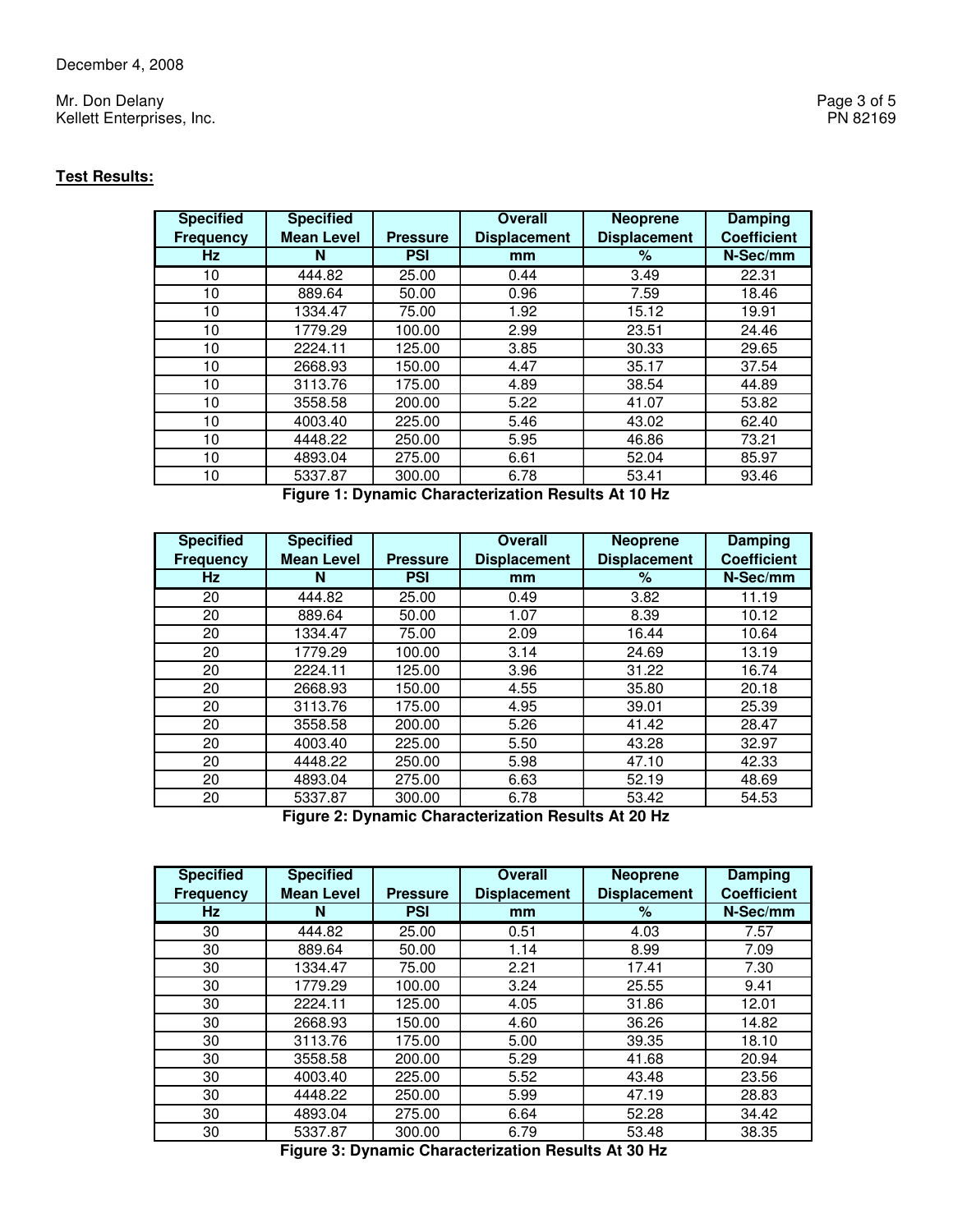Mr. Don Delany Page 4 of 5<br>
Kellett Enterprises, Inc. 2008 Page 4 of 5 Kellett Enterprises, Inc.

| <b>Specified</b> | <b>Specified</b>  |                 | <b>Overall</b>      | <b>Neoprene</b>     | <b>Damping</b>     |
|------------------|-------------------|-----------------|---------------------|---------------------|--------------------|
| <b>Frequency</b> | <b>Mean Level</b> | <b>Pressure</b> | <b>Displacement</b> | <b>Displacement</b> | <b>Coefficient</b> |
| Hz               | N                 | <b>PSI</b>      | mm                  | %                   | N-Sec/mm           |
| 40               | 444.82            | 25.00           | 0.53                | 4.19                | 5.93               |
| 40               | 889.64            | 50.00           | 1.20                | 9.47                | 5.62               |
| 40               | 1334.47           | 75.00           | 2.31                | 18.16               | 6.01               |
| 40               | 1779.29           | 100.00          | 3.33                | 26.22               | 7.29               |
| 40               | 2224.11           | 125.00          | 4.11                | 32.37               | 9.51               |
| 40               | 2668.93           | 150.00          | 4.65                | 36.62               | 11.82              |
| 40               | 3113.76           | 175.00          | 5.03                | 39.62               | 14.21              |
| 40               | 3558.58           | 200.00          | 5.32                | 41.89               | 16.94              |
| 40               | 4003.40           | 225.00          | 5.54                | 43.65               | 18.86              |
| 40               | 4448.22           | 250.00          | 6.00                | 47.25               | 24.28              |
| 40               | 4893.04           | 275.00          | 6.65                | 52.34               | 28.05              |
| 40               | 5337.87           | 300.00          | 6.80                | 53.52               | 29.20              |

**Figure 4: Dynamic Characterization Results At 40 Hz** 

| <b>Specified</b> | <b>Specified</b>  |                 | <b>Overall</b>      | <b>Neoprene</b>     | <b>Damping</b>     |
|------------------|-------------------|-----------------|---------------------|---------------------|--------------------|
| <b>Frequency</b> | <b>Mean Level</b> | <b>Pressure</b> | <b>Displacement</b> | <b>Displacement</b> | <b>Coefficient</b> |
| <b>Hz</b>        | N                 | <b>PSI</b>      | mm                  | %                   | N-Sec/mm           |
| 50               | 444.82            | 25.00           | 0.55                | 4.33                | 4.89               |
| 50               | 889.64            | 50.00           | 1.26                | 9.89                | 4.52               |
| 50               | 1334.47           | 75.00           | 2.38                | 18.75               | 5.03               |
| 50               | 1779.29           | 100.00          | 3.40                | 26.77               | 6.09               |
| 50               | 2224.11           | 125.00          | 4.16                | 32.77               | 7.83               |
| 50               | 2668.93           | 150.00          | 4.69                | 36.92               | 10.02              |
| 50               | 3113.76           | 175.00          | 5.06                | 39.84               | 11.90              |
| 50               | 3558.58           | 200.00          | 5.34                | 42.06               | 13.78              |
| 50               | 4003.40           | 225.00          | 5.56                | 43.78               | 14.92              |
| 50               | 4448.22           | 250.00          | 6.01                | 47.31               | 19.69              |
| 50               | 4893.04           | 275.00          | 6.65                | 52.38               | 22.83              |
| 50               | 5337.87           | 300.00          | 6.80                | 53.56               | 23.56              |

**Figure 5: Dynamic Characterization Results At 50 Hz** 

| <b>Specified</b> | <b>Specified</b>  |                 | <b>Overall</b>      | <b>Neoprene</b>     | <b>Damping</b>     |
|------------------|-------------------|-----------------|---------------------|---------------------|--------------------|
| <b>Frequency</b> | <b>Mean Level</b> | <b>Pressure</b> | <b>Displacement</b> | <b>Displacement</b> | <b>Coefficient</b> |
| <b>Hz</b>        | N                 | <b>PSI</b>      | mm                  | %                   | N-Sec/mm           |
| 60               | 444.82            | 25.00           | 0.56                | 4.44                | 4.12               |
| 60               | 889.64            | 50.00           | 1.30                | 10.27               | 3.87               |
| 60               | 1334.47           | 75.00           | 2.45                | 19.30               | 4.24               |
| 60               | 1779.29           | 100.00          | 3.46                | 27.25               | 5.29               |
| 60               | 2224.11           | 125.00          | 4.21                | 33.13               | 6.81               |
| 60               | 2668.93           | 150.00          | 4.72                | 37.18               | 8.66               |
| 60               | 3113.76           | 175.00          | 5.09                | 40.04               | 10.26              |
| 60               | 3558.58           | 200.00          | 5.36                | 42.22               | 11.96              |
| 60               | 4003.40           | 225.00          | 5.58                | 43.91               | 13.04              |
| 60               | 4448.22           | 250.00          | 6.01                | 47.35               | 16.29              |
| 60               | 4893.04           | 275.00          | 6.66                | 52.42               | 19.14              |
| 60               | 5337.87           | 300.00          | 6.80                | 53.58               | 20.41              |

**Figure 6: Dynamic Characterization Results At 60 Hz**